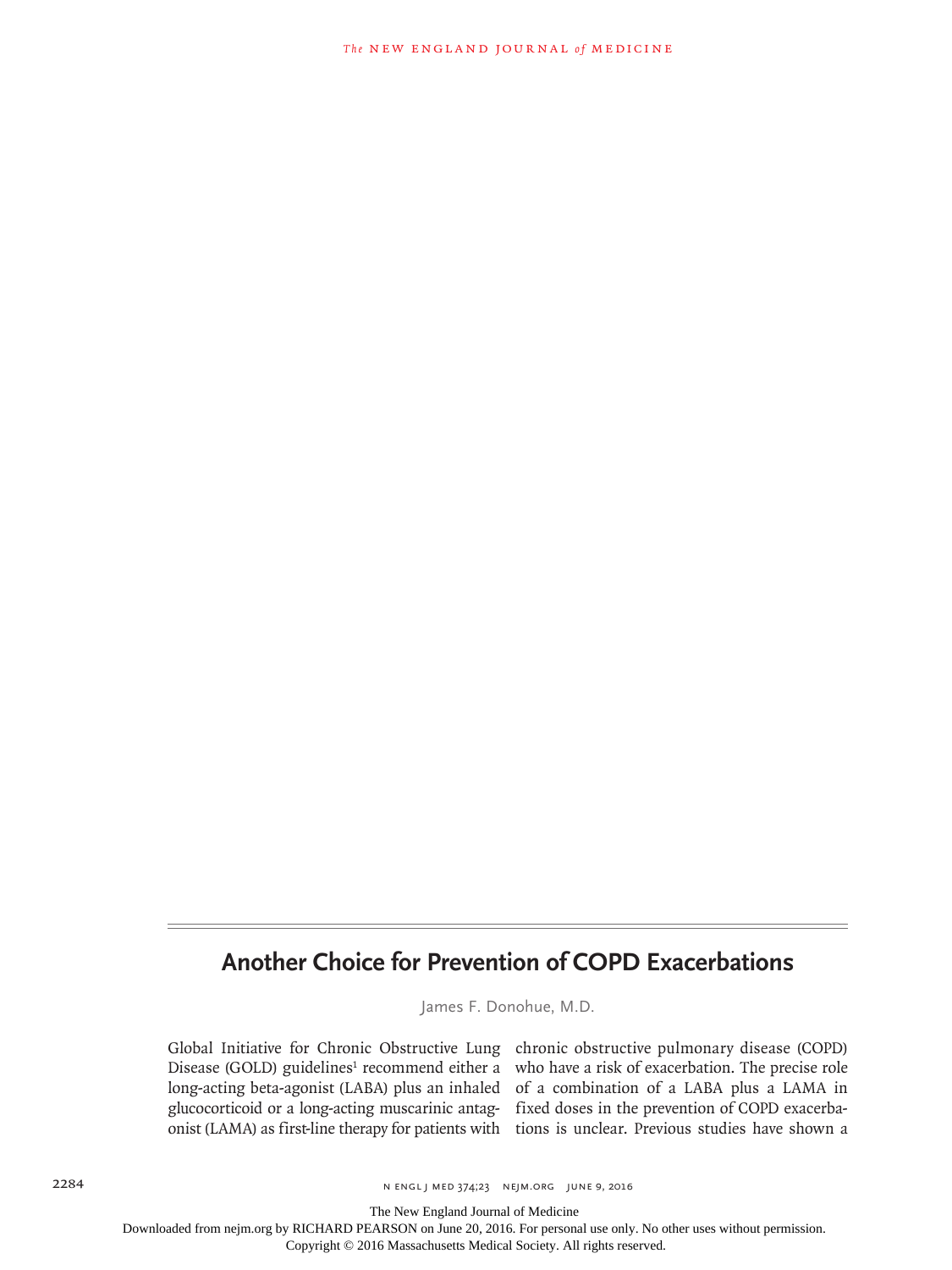LABA–LAMA regimen to be a preferred approach for symptomatic nonexacerbating COPD, especially among patients in GOLD group B (i.e., those who have low risk and a high symptom burden), but the role of a LABA–LAMA regimen in patients with a history of COPD exacerbations has not been studied until now.

The FLAME trial, now reported in the *Journal* by Wedzicha et al.,<sup>2</sup> compares a LABA-inhaled glucocorticoid regimen with a LABA–LAMA regimen for the prevention of COPD exacerbations of all severities. The exacerbations, which were defined according to the criteria of Anthonisen et al.,<sup>3</sup> were categorized as mild (involving symptoms lasting for >2 days but not leading to treatment with systemic glucocorticoids or antibiotic agents), moderate (leading to treatment with systemic glucocorticoids, antibiotics, or both), and severe (leading to hospitalization, as well as treatment with systemic glucocorticoids, antibiotics, or both). The LABA–LAMA regimen of indacaterol–glycopyrronium showed not only noninferiority but also superiority to the LABA– inhaled glucocorticoid regimen of salmeterol– fluticasone in reducing the rate of exacerbations; the rate was 11% lower in the indacaterol–glycopyrronium group than in the salmeterol–fluticasone group. Furthermore, a blood eosinophil count of 2% or higher<sup>4</sup> was not a useful clinical biomarker in identifying patients who are likely to have a response to a LABA–inhaled glucocorticoid regimen. Finally, the use of inhaled glucocorticoids has been associated with an increased risk of pneumonia, and in the FLAME trial, there was a significant between-group difference in the rate of pneumonia episodes (3.2% in the indacaterol–glycopyrronium group vs. 4.8% in the salmeterol–fluticasone group).

The combination of two bronchodilators, such as a LABA and a LAMA, would be expected to produce more robust effects on lung function than would a LABA–inhaled glucocorticoid regimen among patients with symptomatic nonexacerbating COPD. In one trial,<sup>5</sup> indacaterolglycopyrronium was superior to salmeterol– fluticasone in improving the pretreatment trough forced expiratory volume in 1 second  $(FEV_1)$ , and the area under the curve for  $\text{FEV}_1$  from 0 to 4 hours at 26 weeks. In another trial,<sup>6</sup> a LABA-LAMA regimen of inhaled vilanterol–umeclidinium had a greater effect than did salmeterol– fluticasone in improving the trough  $FEV<sub>1</sub>$  and than the mortality associated with a LABA plus

the weighted mean area under the curve for FEV. from 0 to 24 hours. However, in these trials, despite the improvement in lung function, there was less convincing evidence for the superiority of a dual-bronchodilator regimen with respect to patient-reported outcomes, such as the total score on the St. George's Respiratory Questionnaire, the use of rescue medication, and the transitional dyspnea index score.

Does it make sense to switch patients from a LABA–inhaled glucocorticoid regimen to a LABA– LAMA regimen on the basis of the improvement in lung function and the lower exacerbation rates? Are there identifiable subgroups of patients for whom a regimen including an inhaled glucocorticoid would be a better treatment? Previous observational data have shown that therapy including an inhaled glucocorticoid was associated with a greater reduction in exacerbation rates than was LAMA therapy or placebo among patients with a blood eosinophil count of 2% or higher (found in 57 to 73% of the population).<sup>4</sup> In the FLAME trial, there was no between-group difference in the exacerbation rate among patients with a blood eosinophil count of 2% or higher or among those with a count lower than 2%. The authors mentioned that the results were the same in subgroups defined according to multiple eosinophil counts but did not provide the data. In the WISDOM (Withdrawal of Inhaled Steroids during Optimized Bronchodilator Management) trial,<sup>7</sup> inhaled glucocorticoids were withdrawn in half the patients who were receiving triple therapy with a LABA, a LAMA, and an inhaled glucocorticoid; a post hoc analysis that was performed after withdrawal of the inhaled glucocorticoids was complete<sup>8</sup> showed that rates of moderate and severe exacerbations had increased among patients who had a blood eosinophil count of 4% or higher or an absolute eosinophil count of at least 300 cells per microliter. I think the final word on the use of blood eosinophil count as a predictor of response to inhaled glucocorticoids is not yet established.

Is increased mortality a concern when switching from a LABA–inhaled glucocorticoid regimen to a LABA–LAMA regimen, especially among patients with severe COPD? In the INSPIRE (Investigating New Standards for Prophylaxis in Reduction of Exacerbations) trial,<sup>9</sup> the mortality associated with a LAMA alone (6%) was higher

The New England Journal of Medicine

Downloaded from nejm.org by RICHARD PEARSON on June 20, 2016. For personal use only. No other uses without permission.

Copyright © 2016 Massachusetts Medical Society. All rights reserved.